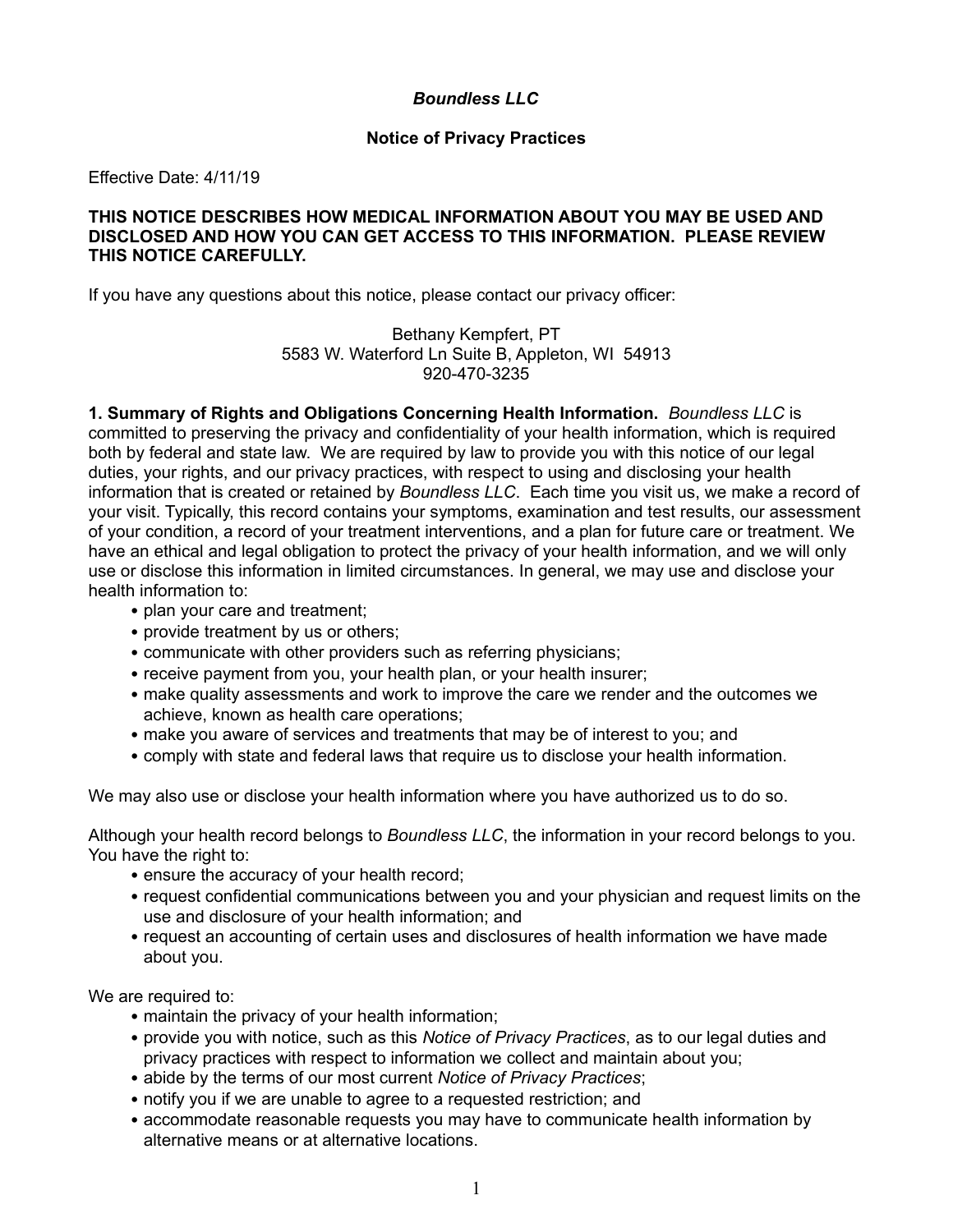## **We reserve the right to change our practices and to make the new provisions effective for all your health information that we maintain.**

Should our information practices change, a revised *Notice of Privacy Practices* will be available upon request. If there is a material change, a revised Notice of Privacy Practices will be distributed to the extent required by law. We will not use or disclose your health information without your authorization, except as described in our most current *Notice of Privacy Practices.* In the following pages, we explain our privacy practices and your rights to your health information in more detail.

## **2. We may use or disclose your medical information in the following ways:**

- *Treatment.* We may use and disclose your protected health information to provide, coordinate and manage your rehab care. That may include consulting with other health care providers about your health care or referring you to another health care provider for treatment including physicians, nurses, and other health care providers involved in your care. For example, we may release your protected health information to a specialist to whom you have been referred to ensure that the specialist has the necessary information he or she needs to diagnose and/or treat you.
- *Payment.* We may use and disclose your health information so that we may bill and collect payment for the services that we provided to you. For example, we may contact your health insurer to verify your eligibility for benefits, and may need to disclose to it some details of your medical condition or expected course of treatment. We may use or disclose your information so that a bill may be sent to you, your health insurer, or a family member. The information on or accompanying the bill may include information that identifies you and your diagnosis, as well as services rendered, any procedures performed, and supplies used. If, however, you pay cash at the time of service, we will not disclose your protected health information to your health plan or any other responsible payer unless you sign an authorization for us to do so. If we agree to await payment from your health plan or put you on a payment plan, we may provide health information to a collection agency, small claims court or other court of competent jurisdiction in the event your claims for our services are not paid within 90 days and you have not made alternative payment arrangements with us.
- *Health Care Operations.* We may use and disclose your health information to assist in the operation of our practice. For example, we may use information in your health record to assess the care and outcomes in your case and others like it as part of a continuous effort to improve the quality and effectiveness of the healthcare and services we provide. We may use and disclose your health information to conduct cost-management and business planning activities for our practice.
- *Business Associates. Boundless LLC* sometimes contracts with third-party business associates for services. Examples include answering services, transcriptionists, billing services, consultants, and legal counsel. We may disclose your health information to our business associates so that they can perform the job we have asked them to do. To protect your health information, however, we require our business associates to appropriately safeguard your information.
- $\bullet$  *Notification of Appointment Changes:* We may use and disclose information in your medical record to contact you in the event that there is need to change your appointment time or circumstances. We usually will call you at home/cell and leave a message for you on your answering machine/voicemail or with an individual who responds to our telephone call. However, you may request that we call you only at a certain number or that we refrain from leaving messages and we will endeavor to accommodate all reasonable requests.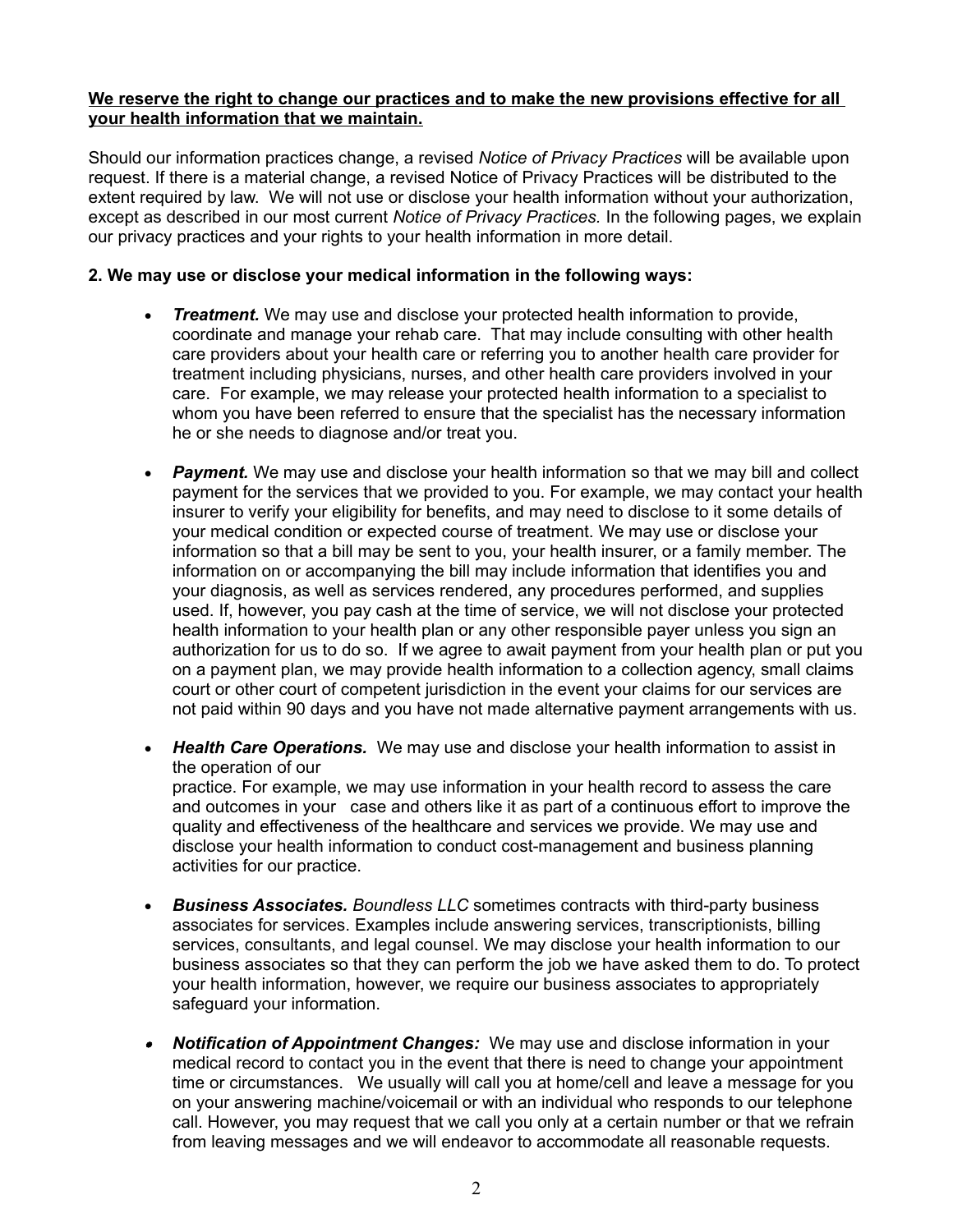- *Treatment Options.* We may use and disclose your health information in order to inform you of alternative treatments.
- *Release to Family/Friends.* Our staff, using their professional judgment, may disclose to a family member, other relative, close personal friend or any other person you identify, your health information to the extent it is relevant to that person's involvement in your care or for payment related to your care. We will provide you with an opportunity to object to such a disclosure whenever we practicably can do so. We may disclose the health information of minor children to their parents or guardians unless such disclosure is otherwise prohibited by law. However, please note that state law may prohibit us from disclosing medical information to a parent or guardian at the child's request if the child is of a certain age.
- $\bullet$  *Health-Related Benefits and Services.* We may use and disclose health information to tell you about health-related benefits or services that may be of interest to you. In face- toface communications, such as appointments with your provider, we may tell you about other products and services that may be of interest you.
- *Newsletters and Other Communications.* We may use your personal information in order to communicate to you via newsletters (including electronic newsletters – subject to applicable anti-spam laws), mailings, or other means regarding treatment options, health related information, disease management programs, wellness programs, or other community based initiatives or activities in which our practice is participating.
- $\bullet$ **Disaster Relief.** We may disclose your health information in disaster relief situations where disaster relief organizations seek your health information to coordinate your care, or notify family and friends of your location and condition. We will provide you with an opportunity to agree or object to such a disclosure whenever we practicably can do so.
- $\bullet$ **Marketing.** In most circumstances, we are required by law to receive your written authorization before we use or disclose your health information for marketing purposes. However, we may provide you with promotional gifts of nominal value and market services or products to you in face-to-face communications. Under no circumstances will we sell our patient lists or your health information to a third party without your written authorization.
- *Public Health Activities.* We may disclose medical information about you for public health activities. These activities generally include the following:
	- licensing and certification carried out by public health authorities;
	- prevention or control of disease, injury, or disability;
	- reports of births and deaths:
	- reports of child abuse or neglect;
	- notifications to people who may have been exposed to a disease or may be at risk for contracting or spreading a disease or condition;
	- organ or tissue donation; and
	- notifications to appropriate government authorities if we believe a patient has been the victim of abuse, neglect, or domestic violence. We will make this disclosure when required by law, or if you agree to the disclosure, or when authorized by law and in our professional judgment disclosure is required to prevent serious harm.
- *Food and Drug Administration (FDA).* We may disclose to the FDA and other regulatory agencies of the federal and state government health information relating to adverse events with respect to food, supplements, products and product defects, or post-marketing monitoring information to enable product recalls, repairs, or replacement.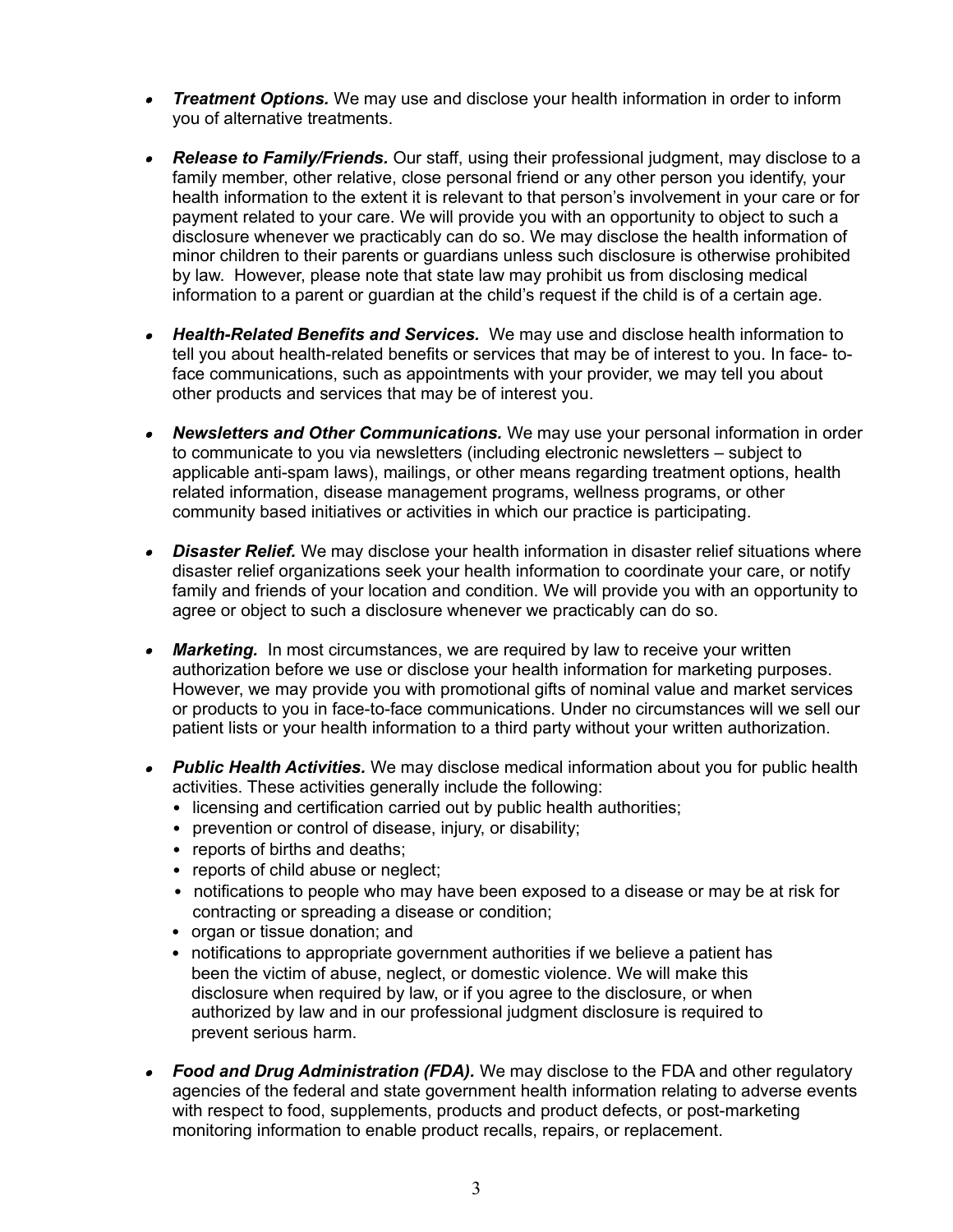- $\bullet$  *Workers Compensation.* We may disclose your health information to the extent authorized by and to the extent necessary to comply with laws relating to workers' compensation or other similar programs established by law.
- *Law Enforcement.* We may release your health information:
	- in response to a court order, subpoena, warrant, summons, or similar process of authorized under state or federal law;
	- to identify or locate a suspect, fugitive, material witness, or similar person;
	- about the victim of a crime if, under certain limited circumstances, we are unable to obtain the person's agreement;
	- about a death we believe may be the result of criminal conduct;
	- about criminal conduct at *Boundless LLC*;
	- to coroners or medical examiners;
	- in emergency circumstances to report a crime, the location of the crime or victims, or the identity, description, or location of the person who committed the crime;
	- to authorized federal officials for intelligence, counterintelligence, and other national security authorized by law; and
	- to authorized federal officials so they may conduct special investigations or provide protection to the President, other authorized persons, or foreign heads of state.
- *De-identified Information.* We may use your health information to create "de-identified" information or we may disclose your information to a business associate so that the business associate can create de-identified information on our behalf. When we "deidentify" health information, we remove information that identifies you as the source of the information. Health information is considered "de-identified" only if there is no reasonable basis to believe that the health information could be used to identify you.
- *Personal Representative.* If you have a personal representative, such as a legal guardian, we will treat that person as if that person is you with respect to disclosures of your health information. If you become deceased, we may disclose health information to an executor or administrator of your estate to the extent that person is acting as your personal representative.
- *HLTV-III Test.* If we perform the HLTV-III test on you (to determine if you have been exposed to HIV), we will not disclose the results of the test to anyone but you without your written consent unless otherwise required by law. We also will not disclose the fact that you have taken the test to anyone without your written consent unless otherwise required by law.
- *Limited Data Set.* We may use and disclose a limited data set that does not contain specific readily identifiable information about you for research, public health, and health care operations. We may not disseminate the limited data set unless we enter into a data use agreement with the recipient in which the recipient agrees to limit the use of that data set to the purposes for which it was provided, ensure the security of the data, and not identify the information or use it to contact any individual.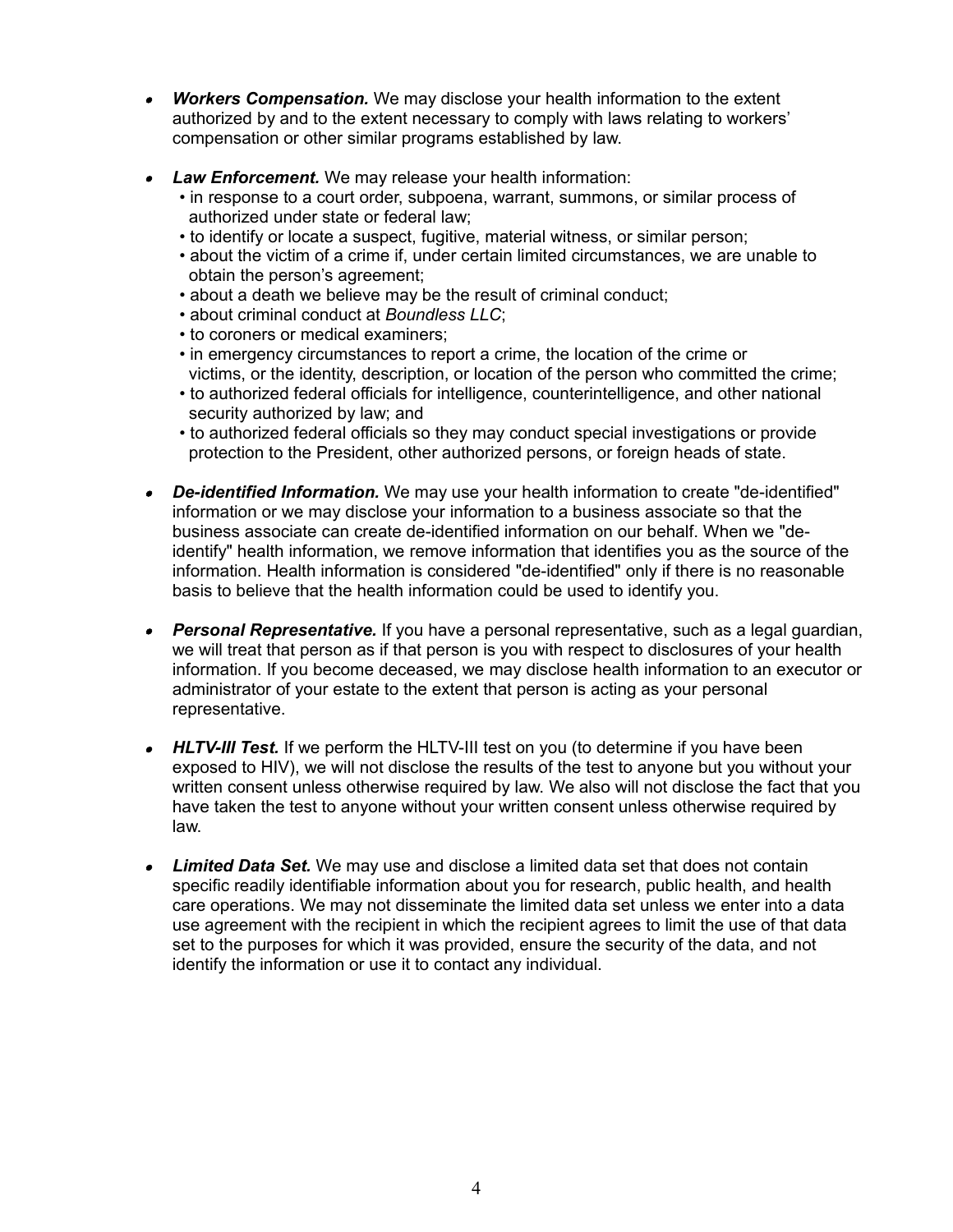**3. Authorization for Other Uses of Medical Information.** Uses of medical information not covered by our most current *Notice of Privacy Practices* or the laws that apply to us will be made only with your **written authorization**. You should be aware that we are not responsible for any further disclosures made by the party you authorize us to release information to. If you provide us with authorization to use or disclose medical information about you, you may revoke that authorization, in writing, at any time. If you revoke your authorization, we will no longer use or disclose medical information about you for the reasons covered by your written authorization, except to the extent that we have already taken action in reliance on your authorization or, if the authorization was obtained as a condition of obtaining insurance coverage and the insurer has the right to contest a claim or the insurance coverage itself. We are unable to take back any disclosures we have already made with your authorization, and we are required to retain our records of the care that we provided to you.

**4. Your Health Information Rights.** You have the following rights regarding medical information we gather about you:

A. Right to Obtain a Paper Copy of This Notice. You have the right to a paper copy of this Notice of Privacy Practices at any time. Even if you have agreed to receive this notice electronically, you are still entitled to a paper copy.

**B. Right to Inspect and Copy.** You have the right to inspect and copy medical information that may be used to make decisions about your care. This includes medical and billing records.

To inspect and copy medical information, you must submit a written request to our privacy officer. We will supply you with a form for such a request. If you request a copy of your medical information, we may charge a reasonable fee for the costs of labor, postage, and supplies associated with your request. We may not charge you a fee if you require your medical information for a claim for benefits under the Social Security Act (such as claims for Social Security, Supplemental Security Income, and any other state or federal needs-based benefit program.

If your medical information is maintained in an electronic health record, you also have the right to request that an electronic copy of your record be sent to you or to another individual or entity. We may charge you a reasonable cost based fee limited to the labor costs associated with transmitting the electronic health record.

*C. Right to Amend.* If you feel that medical information we have about you is incorrect or incomplete, you may ask us to amend the information. You have the right to request an amendment for as long as we retain the information.

To request an amendment, your request must be made in writing and submitted to our privacy officer. In addition, you must provide a reason that supports your request. We may deny your request for an amendment if it is not in writing or does not include a reason to support the request. In addition, we may deny your request if you ask us to amend information that:

- was not created by us, unless the person or entity that created the information is no longer available to make the amendment;
- is not part of the medical information kept by or for *Boundless LLC*
- is not part of the information which you would be permitted to inspect and copy; or
- is accurate and complete.

If we deny your request for amendment, you may submit a statement of disagreement. We may reasonably limit the length of this statement. Your letter of disagreement will be included in your medical record, but we may also include a rebuttal statement.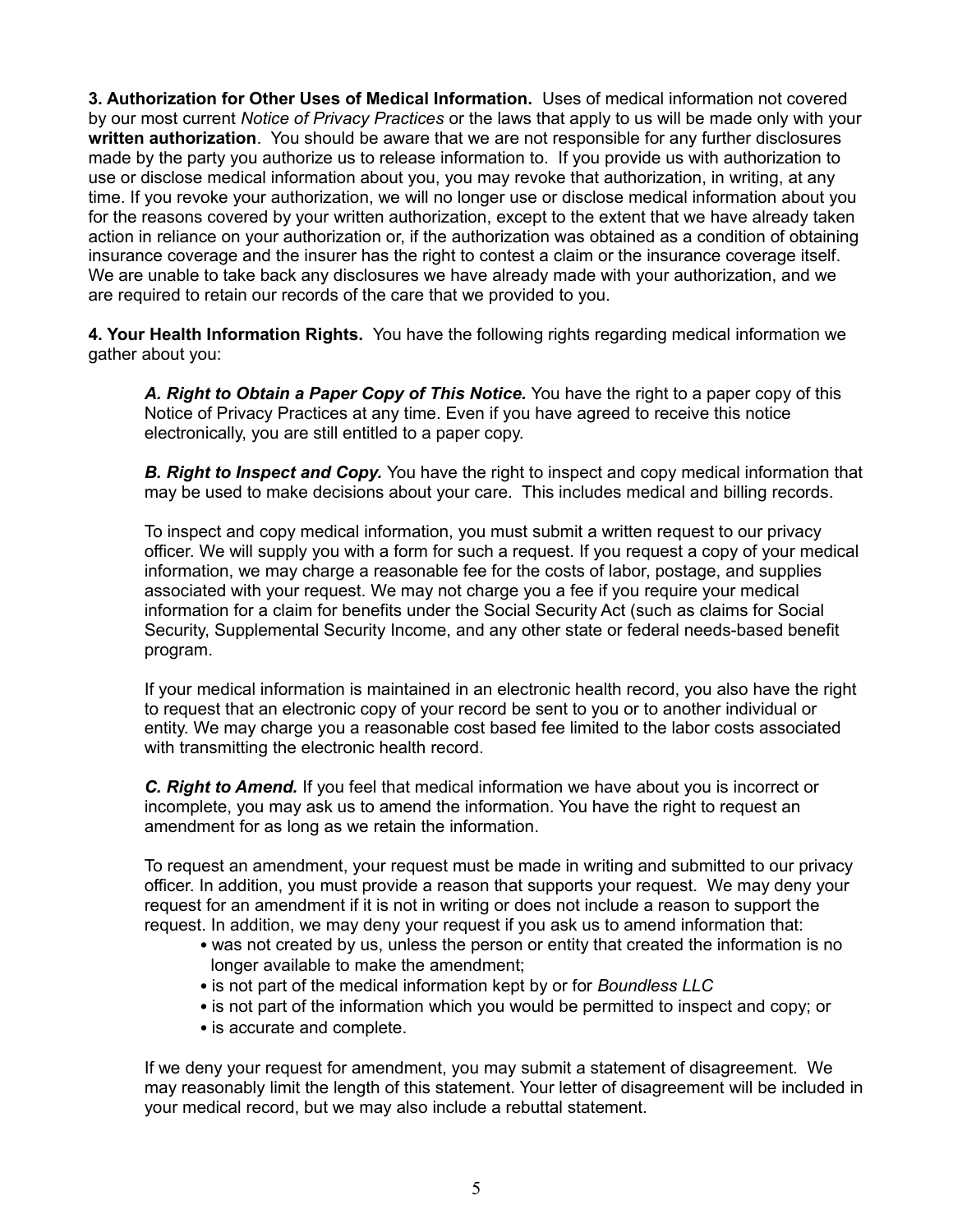*D. Right to an Accounting of Disclosures.* You have the right to request an accounting of disclosures of your health information made by us. In your accounting, we are not required to list certain disclosures, including:

- disclosures made for treatment, payment, and health care operations purposes or disclosures made incidental to treatment, payment, and health care operations, however, if the disclosures were made through an electronic health record, you have the right to request an accounting for such disclosures that were made during the previous 3 years;
- disclosures made pursuant to your authorization;
- disclosures made to create a limited data set;
- disclosures made directly to you.

To request an accounting of disclosures, you must submit your request in writing to our privacy officer. Your request must state a time period which may not be longer than six years and may not include dates before April 14, 2003. Your request should indicate in what form you would like the accounting of disclosures (for example, on paper or electronically by e-mail). The first accounting of disclosures you request within any 12-month period will be free. For additional requests within the same period, we may charge you for the reasonable costs of providing the accounting of disclosures. We will notify you of the costs involved and you may choose to withdraw or modify your request at that time, before any costs are incurred. Under limited circumstances mandated by federal and state law, we may temporarily deny your request for an accounting of disclosures.

*E. Right to Request Restrictions.* You have the right to request a restriction or limitation on the medical information we use or disclose about you for treatment, payment, or health care operations. If you paid out-of-pocket for a specific item or service, you have the right to request that medical information with respect to that item or service not be disclosed to a health plan for purposes of payment or health care operations, and we are required to honor that request. You also have the right to request a limit on the medical information we communicate about you to someone who is involved in your care or the payment for your care.

Except as noted above, we are not required to agree to your request. If we do agree, we will comply with your request unless the restricted information is needed to provide you with emergency treatment. To request restrictions, you must make your request in writing to our privacy officer. In your request, you must tell us:

- what information you want to limit;
- whether you want to limit our use, disclosure, or both; and
- to whom you want the limits to apply.

*F. Right to Request Confidential Communications.* You have the right to request that we communicate with you about medical matters in a certain way or at a certain location. For example, you can ask that we only contact you at work or by e-mail. To request confidential communications, you must make your request in writing to your provider or our privacy officer. We will not ask you the reason for your request. We will accommodate all reasonable requests. Your request must specify how or where you wish to be contacted.